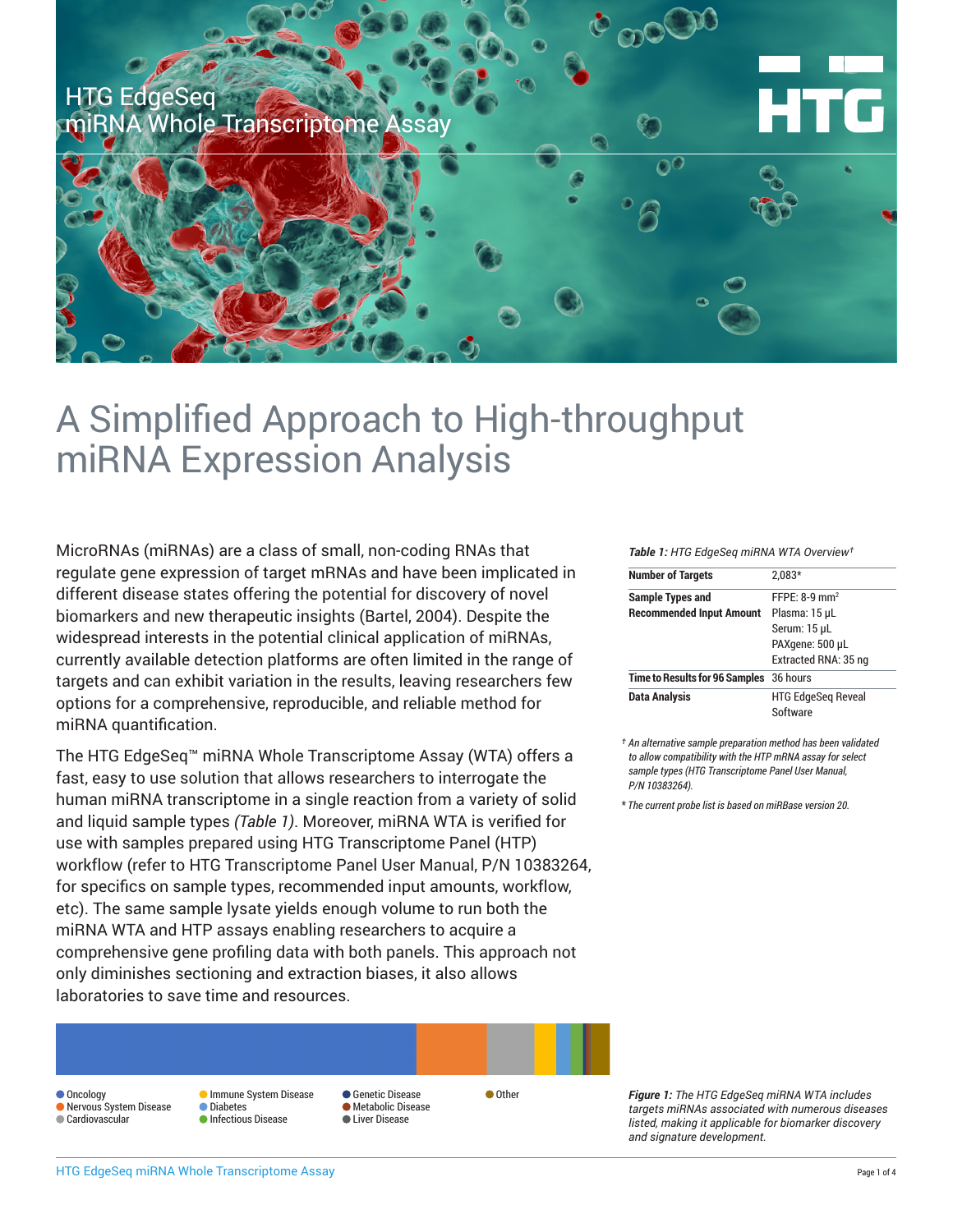## **Panel Overview**

The HTG EdgeSeq miRNA WTA was developed to assist researchers looking at differential expression of miRNAs *(Table 1).* The panel can simultaneously interrogate 2,083 targets, using common sample input types, in less than three days. miRNAs continue to play an important role in numerous disease and the panel allows researchers get a more comprehensive information about miRNA-disease associations *(Figure 1)*.

## **Small Sample Input**

The HTG EdgeSeq technology enables miRNA transcriptome analysis using low sample amounts, as low as 15 µL of biofluids or one slide of formalin-fixed, paraffin embedded (FFPE) tissue with a minimum tissue area of 8-9 mm<sup>2</sup> . Peer reviewed publications, including Yeri *et al.*, 2018, have shown that the HTG EdgeSeq miRNA Whole Transcriptome Assay was able to generate expression profiles using RNA extracted from FFPE tissue. They compared 10 ng and 20 ng of RNA per sample well and found no statistically detectable differences in the number of miRNAs detected, with greater than 95% concordance to RNA-Seq.

In addition, an alternative sample preparation procedure has been validated to enable compatibility with the HTP sample preparation methods. This means comprehensive miRNA and mRNA panels can be tested using the same initial FFPE, PAXgene, or extracted RNA samples. Comprehensive HTP validation and verification experimental data supports the robustness and precision of the workflow.

## **Compatible with biofluids and FFPE**

HTG EdgeSeq extraction-free chemistry can detect miRNA targets without the requirement for RNA extraction, adaptor ligation, cDNA synthesis or pre-amplification of the sample by PCR.

The HTG EdgeSeq chemistry enables precise measurements of miRNA transcriptome with high reproducibility using biologically relevant sample types including fixed tissue samples, biofluids

such as plasma, serum and PAXgene, cell lines and extracted RNA. Godoy *et al.*, 2019 have reported generating reproducible miRNA profiles from crude plasma which have lower concentration of miRNA compared to extracted samples. The authors conclude that the HTG EdgeSeq miRNA WTA offers the ability to detect a large number of miRNAs in either isolated RNA samples or crude plasma with relatively low detection bias *(Figure 2)*.

## **Panel Performance**

#### **Sensitivity and Specificity**

HTG EdgeSeq offers excellent sensitivity due to its ability to detect miRNAs with low detection bias *(Figure 2)* when compared with other platforms including small RNA-Seq (Godoy *et al.*, 2019). These biases, which can affect reproducibility and sensitivity, can be introduced by RNA extraction, PCR amplification of targets and ligation, none of which are part of the HTG EdgeSeq workflow (Brown *et al.*, 2018). In addition, the extraction-free sample prep workflow retains small and fragmented miRNAs, further increasing sensitivity with low sample input and reducing bias associated with low expressors (Wong *et al.*, 2019). The HTG EdgeSeq miRNA Whole Transcriptome Assay has comparable sensitivity and specificity to small RNA-Seq, as measured by AUC—Area Under the Curve *(Table 2)*. The AUC was calculated by comparing the separation between present and absent miRNAs in a pool of defined targets.

*Table 2. Comparison of performance characteristics* 

|                                                       | <b>Small</b><br><b>RNA-Sea</b> | HTG<br><b>EdaeSea</b> |           | <b>FirePlex nCounter</b> |
|-------------------------------------------------------|--------------------------------|-----------------------|-----------|--------------------------|
| Bias (% RNAs within 2-fold of the median)             | 31                             | 76                    | 57        |                          |
| Specificity and Sensitivity (AUC)                     | 0.99                           | በ 97                  | በ 94      | 0.81                     |
| Reproducibility of synthetic equimolar samples (% CV) | 8.2                            | 6.9                   | 224       | <b>NA</b>                |
| Reproducibility of RNA isolated from plasma (% CV)    | 33.4                           | 14.4                  | <b>NA</b> | <b>NA</b>                |
| Reproducibility of crude plasma (% CV)                | NА                             | 17.8                  | 43.2      | <b>NA</b>                |

*Note: Bold indicates best performer for each performance characteristic. Replicate data was not available for nCounter platform. NA, not applicable. Godoy et al., 2019*



*Figure 2: Detection bias (ratio of observed to expected signal) is plotted grouped by either the 5' (A) or 3' (B) nucleotide. Boxes represent median and interquartile ranges. Godoy et al., 2019*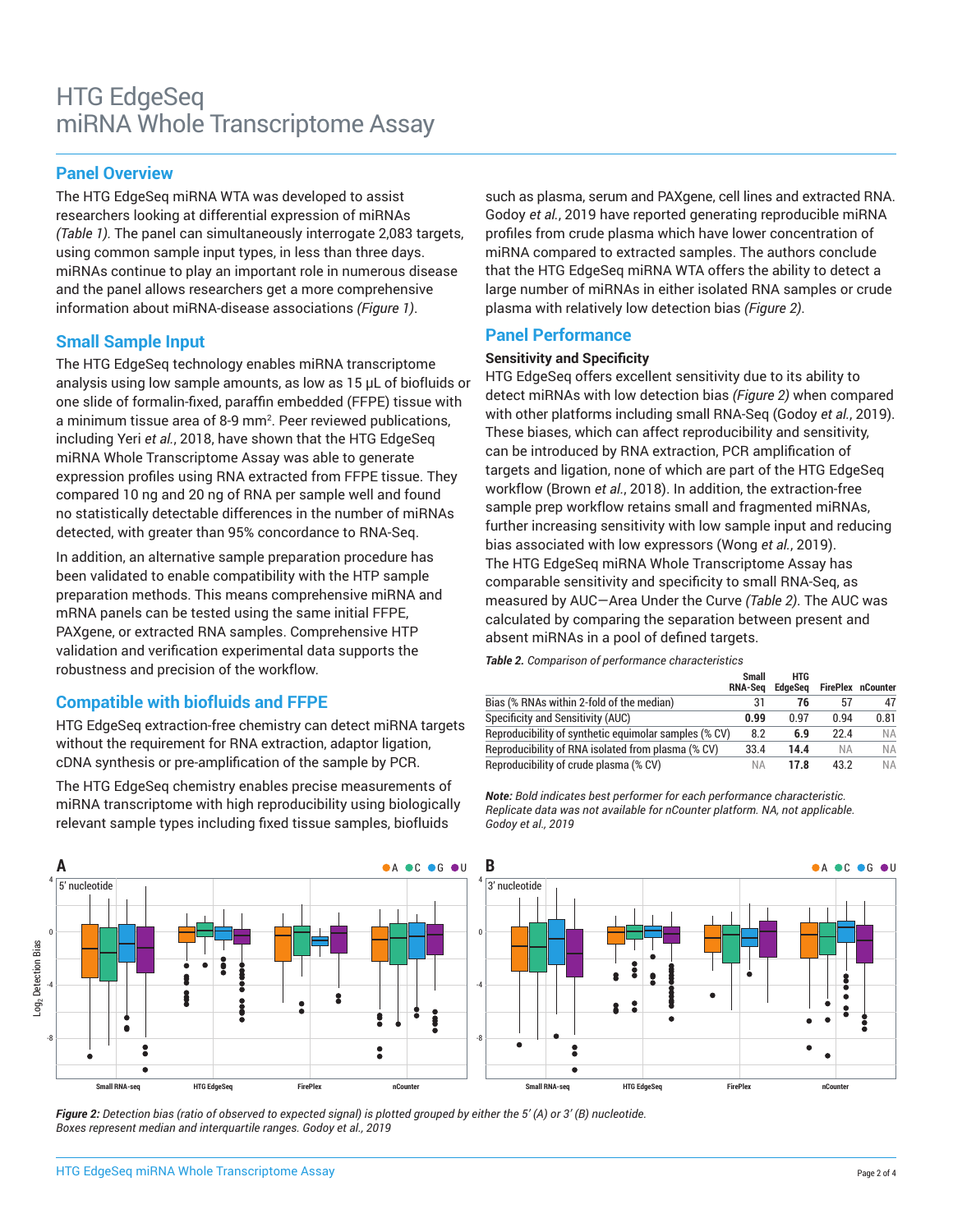



*Figure 3: Reproducibility of HTG EdgeSeq using human plasma. Coefficient of variation for technical replicates for FirePlex (22.4%), small RNA-Seq (8.2%), and HTG EdgeSeq (6.9%). Godoy et al., 2019*

#### **Reproducibility**

In addition to being sensitive, an assay must generate the same answer repeatedly and ensure the accuracy of that data. As mentioned above, the introduction of bias can greatly affect reproducibility from platform to platform. A well described source of bias for miRNA expression profiling is variability in the different methods of miRNA isolation. Our extraction-free chemistry enables direct assessment of miRNAs from crude samples without isolation or amplification, reducing bias and increasing reproducibility. Reproducibility of the HTG EdgeSeq miRNA Whole Transcriptome Assay compared to small RNA-Seq (Illumina), nCounter (nanoString) and FirePlex (Abcam) miRNA assay as shown (*Figure 2* and *Table 2)*. Data generated by Godoy *et al.*, 2019 show that the HTG EdgeSeq platform has lower % CV for all evaluation methods, including synthetic miRNA pools, miRNA extracted from plasma and miRNA from crude plasma (no extraction). Together, these data



*Figure 4: Correlation matrix of the Pearson's coefficients among the different technologies. Songia et al., 2018*

demonstrate the reproducibility of the HTG EdgeSeq platform, regardless of sample type.

#### **Accuracy**

Accuracy of the HTG EdgeSeq miRNA WTA (HTG EdgeSeq) was evaluated by comparison to quantitative PCR (qPCR), digital PCR and Microarray (*Figure 4)*. These data, published by Songia *et al.*, 2018, used human plasma samples to generate and compare miRNA expression profiles. Pearson's coefficient calculations between the four platforms tested here showed high correlation to the HTG EdgeSeq miRNA Whole Transcriptome Assay.

#### **References**

Bartel DP. MicroRNAs: genomics, biogenesis, mechanism, and function. *Cell.* 2004 Jan 23;116(2):281-97.

Godoy PM, Barczak AJ, DeHoff P, Srinivasan S, Etheridge A, Galas D, Das S, Erle DJ, Laurent LC. Comparison of Reproducibility, Accuracy, Sensitivity, and Specificity of miRNA Quantification Platforms. *Cell Rep.* 2019 Dec 17;29(12):4212-4222.e5.

Songia P, Chiesa M, Valerio V, Moschetta D, Myasoedova VA, D'Alessandra Y, Poggio P. Direct screening of plasma circulating microRNAs. *RNA Biol.* 2018;15(10):1268-1272.

Yeri A, Courtright A, Danielson K, Hutchins E, Alsop E, Carlson E, Hsieh M, Ziegler O, Das A, Shah RV, Rozowsky J, Das S, Van Keuren-Jensen K. Evaluation of commercially available small RNASeq library preparation kits using low input RNA. *BMC Genomics.* 2018 May 5;19(1):331.

Wong RKY, MacMahon M, Woodside JV, Simpson DA. A comparison of RNA extraction and sequencing protocols for detection of small RNAs in plasma. *BMC Genomics.* 2019 Jun 3;20(1):446.

Brown RAM, Epis MR, Horsham JL, Kabir TD, Richardson KL, Leedman PJ. Total RNA extraction from tissues for microRNA and target gene expression analysis: not all kits are created equal. *BMC Biotechnol.*  2018 Mar 16;18(1):16.